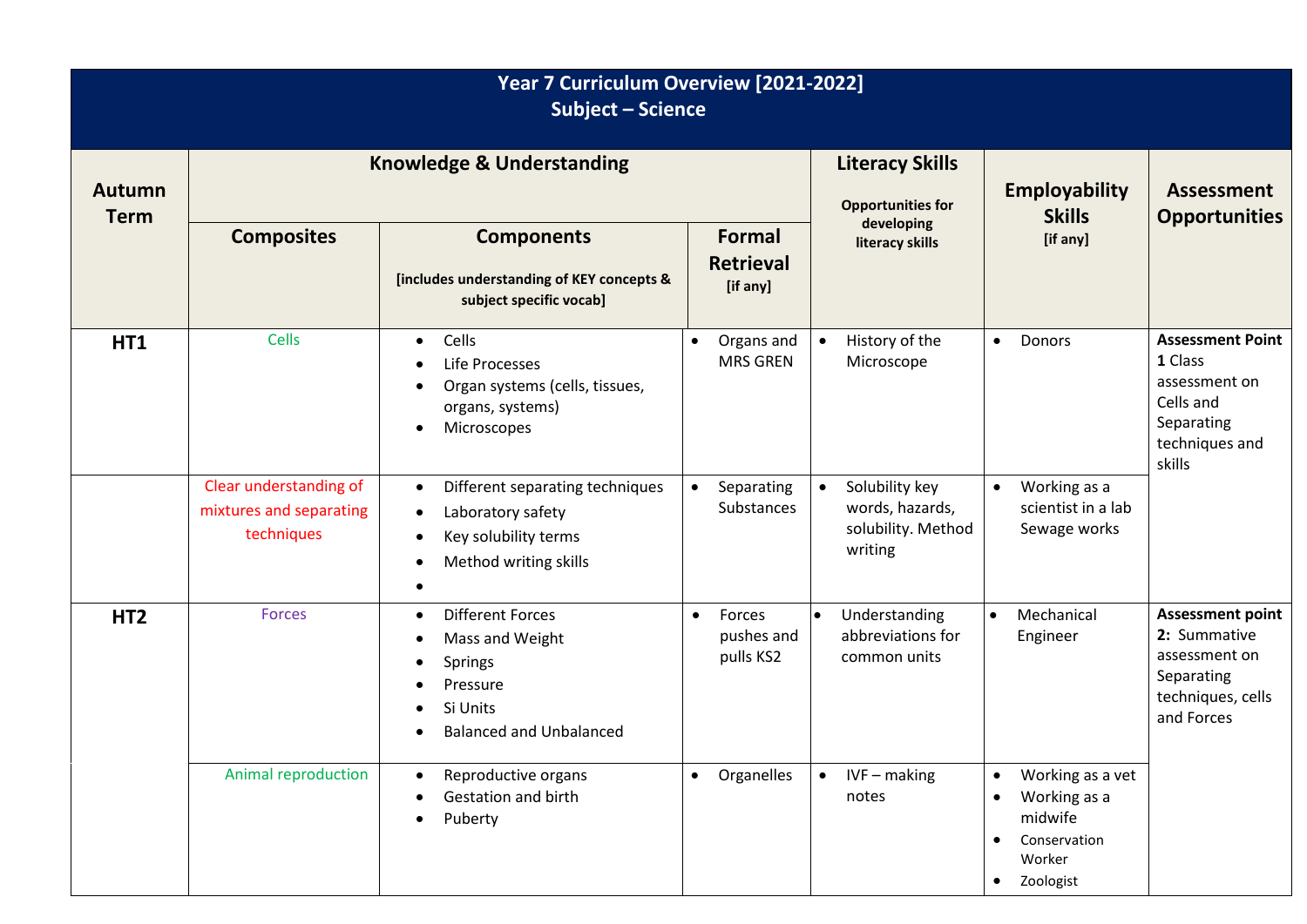| Year 7 Curriculum Overview [2021-2022]<br><b>Subject - Science</b> |                                  |                                                                                                                                                                               |                                                                                           |                                                        |                                                                                                                                                         |                                                                                                                                                      |  |  |
|--------------------------------------------------------------------|----------------------------------|-------------------------------------------------------------------------------------------------------------------------------------------------------------------------------|-------------------------------------------------------------------------------------------|--------------------------------------------------------|---------------------------------------------------------------------------------------------------------------------------------------------------------|------------------------------------------------------------------------------------------------------------------------------------------------------|--|--|
| <b>Spring</b><br><b>Term</b>                                       |                                  | <b>Knowledge &amp; Understanding</b>                                                                                                                                          | <b>Literacy Skills</b><br><b>Opportunities for</b>                                        | <b>Employability</b><br><b>Skills</b>                  | <b>Assessment</b><br><b>Opportunities</b>                                                                                                               |                                                                                                                                                      |  |  |
|                                                                    | <b>Composites</b>                | <b>Components</b><br>$\bullet$<br>[includes understanding of KEY<br>$\bullet$<br>concepts & subject specific vocab]                                                           | Formal<br><b>Retrieval</b><br>[if any]                                                    | developing<br>literacy skills                          | [if any]                                                                                                                                                |                                                                                                                                                      |  |  |
| HT <sub>3</sub>                                                    | The particle model<br>$\bullet$  | How do scientists think?<br>$\bullet$<br>States of matter<br>$\bullet$<br>Changes of state<br>٠<br>Diffusion<br>٠<br>Water pressure<br>Gas pressure<br>٠                      | Using the<br>$\bullet$<br>particle<br>model to<br>explain the<br>separating<br>techniques | Devising<br>$\bullet$<br>Hypotheses                    | Training and<br>$\bullet$<br>working as a<br>Nano scientist<br>Meteorology<br>$\bullet$                                                                 | <b>Assessment Point</b><br>3 Class<br>Assessment:<br>Separating<br>techniques, cells,<br>forces, The<br>particle Model<br>and Animal<br>Reproduction |  |  |
|                                                                    | <b>Energy</b>                    | Energy transfers and stores<br>$\bullet$<br>Fuels                                                                                                                             | Forms of<br>Energy (KS2)                                                                  | Energy released by<br>different fuels -<br>Summarising | The race for<br>renewable energy-<br>job roles in the<br>Energy industry                                                                                |                                                                                                                                                      |  |  |
| HT4                                                                | <b>Muscles and Bones</b>         | Muscles<br>$\bullet$<br><b>Breathing</b><br>The circulatory system<br>The skeleton<br>$\bullet$<br><b>Drugs</b>                                                               | Organ systems                                                                             | Forming sentences                                      | Working as a<br>physiotherapist<br><b>Personal Trainer</b><br><b>Sports Scientist</b><br>Prosthetist                                                    | <b>Assessment Point</b><br>4 Examination:<br>Separating<br>techniques, cells,<br>forces, The                                                         |  |  |
|                                                                    | Atoms, elements and<br>molecules | The earth's elements<br>$\bullet$<br>Metals and non-metals<br>$\bullet$<br>Chemical reactions (metals and<br>acids - squeaky pop test)<br>Problems with elements<br>$\bullet$ | States of<br>$\bullet$<br>matter<br>How particles<br>behave                               | Facts and opinion                                      | Car Engineers<br>Analytical<br>Chemist<br>Geologists<br>$\bullet$<br>Financial<br>$\bullet$<br>Analysts<br>Mining<br>Engineers<br>Chemical<br>Engineers | particle Model,<br>Animal<br>Reproduction and<br>Energy                                                                                              |  |  |